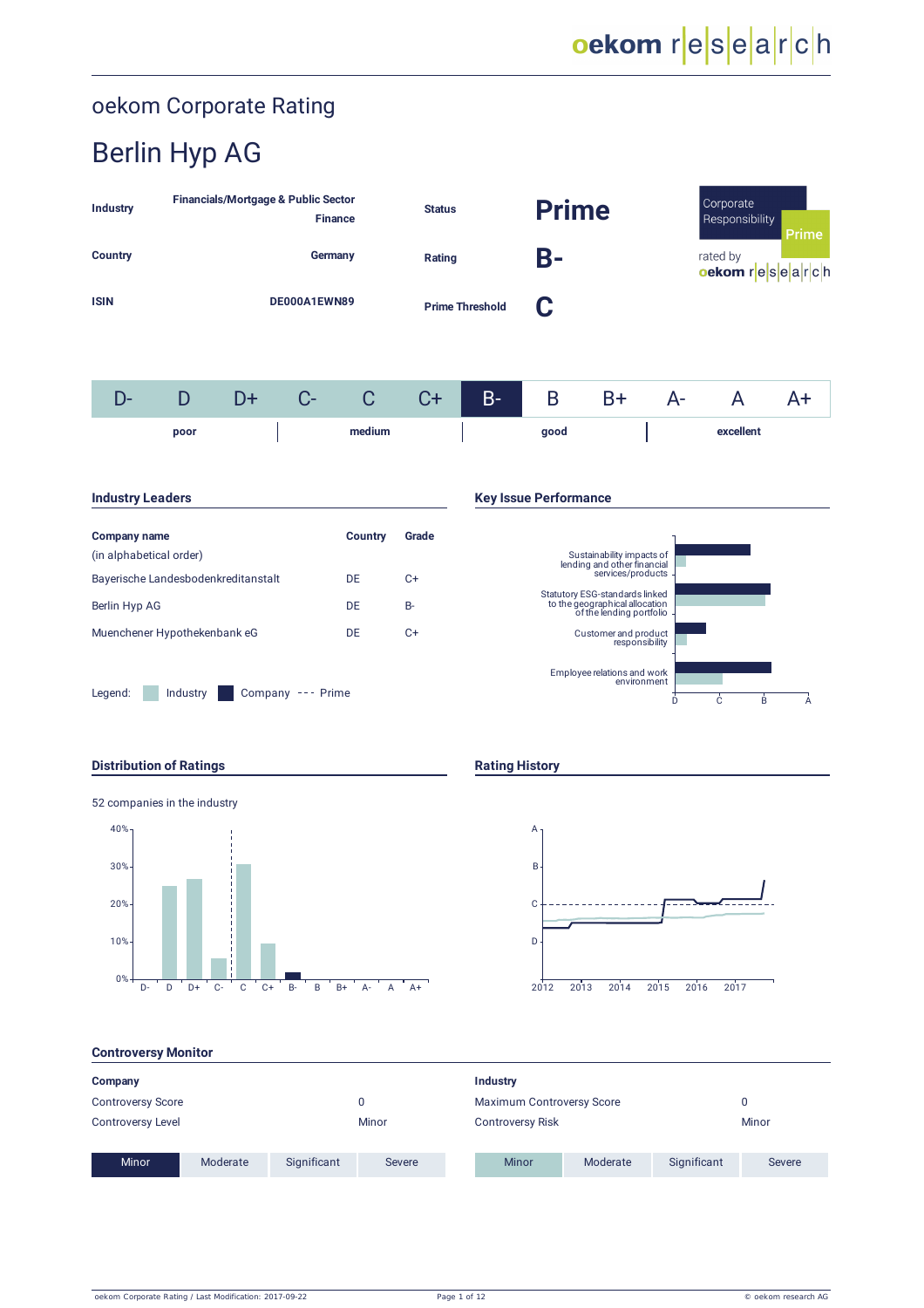## Analyst Opinion

**Hendrik Leue** Sector specialist

oekom research



### **Sustainability Opportunities**

With regard to the company's main sphere of activities, large-volume real estate financing, there is potential for the provision of funding to social housing. Albeit some loans of that kind were granted to charitable housing cooperatives, volumes are not publicly disclosed and thus such finance is estimated to remain still modest. In the environmental domain the company endeavoured to promote environmentally friendly commercial real estate by already issuing three green bonds in two assets classes (Pfandbrief; senior unsecured). Underlying assets qualify for the mortgage covered pool through certain green building standards, such as BREEAM, LEED or DGNB and through energy-efficiency certificates. Two out of approximately 18 billion in the company's mortgage portfolio account for such sustainable buildings, hence accounting for over 10% of the loan book. Although financing sustainable real estate is still not the main market for the company compared to total assets, it aims at increasing this share to 20 percent by 2020.

#### **Sustainability Risks**

The company's covered pool claims are mainly distributed throughout Germany, France and the Netherlands, countries with fairly good environmental and social minimum standards. Hence, risks from Berlin Hyp's financing activities appear moderately low. Moreover, for managing its social and environmental risks stemming from loan origination, Berlin Hyp applies comprehensive guidelines concerning its real estate financing segment. Guidelines include client-related stipulations in various environmental and social areas, from resource efficiency, pollution, biodiversity aspects and climate change impacts to human and labour rights, community matters such as noise and traffic, and regarding vulnerable population groups. Although BerlinHyp is pioneering the sector with such sophisticated guidelines, there is room for improvement for the institute to establish a more elaborated system for compliance in that area. With regard to its own (liquidity) investment portfolio, the bank uses a set of exclusion criteria concerning controversial business sectors and practices. These are followed trough with an appropriate management approach. Since the company does not engage in retail finance and deals with professional real estate developers only, customerrelated risks appear manageable. However, only initial steps are taken on responsible sales practices as well as towards the treatment of clients with debt repayment problems.

A policy covering workplace security is in place and there is no evidence on redundancies over the last years. Various working time models ensure adequate work-life balance of its employees and the company addressed health and safety issues with a company-wide management system, which covers also aspects of psychological well-being.

With regard to its governance processes, Berlin Hyp applies policies covering various important compliance issues, like corruption, insider trading and money laundering, antitrust, gifts and favours. Necessary procedures to ensure application of the rules are present through employee trainings, compliance risk assessments and whistleblowing procedures.

#### **Governance Opinion**

Berlin Hyp is a wholly-owned subsidiary of Landesbank Berlin Holding, ultimately possessed by Sparkassen-Finanzgruppe, the umbrella organisation of German savings banks. The company's governance structure allows for an appropriate separation of managerial and supervisory functions with the entirety of members of the board qualifying as independent, including the board's chairman Mr Georg Fahrenschon. However, Mr Fahrenschon, a former Bavarian finance minister, is also active in various other boards associated to the German home loan and savings landscape. Furthermore, the board has established committees concerning audit, nomination and remuneration, all composed of likewise independent members. A committee dedicated to sustainability appears to be missing. Compensation for the executive management team is reported for each individual, split up according to fixed and variable amounts as well as long-term incentives. While economical sustainability is reflected in the long-term incentives, ESG criteria apparently are not incorporated into the banks' remuneration scheme.

Berlin Hyp's code of conduct covers all relevant aspects of business ethics, such as corruption, insider trading, conflicts of interest, antitrust, gifts and favours, of which some are reflected on in more detail. Application of the rules is ensured by employee trainings, compliance risk assessments and adequate whistleblowing procedures.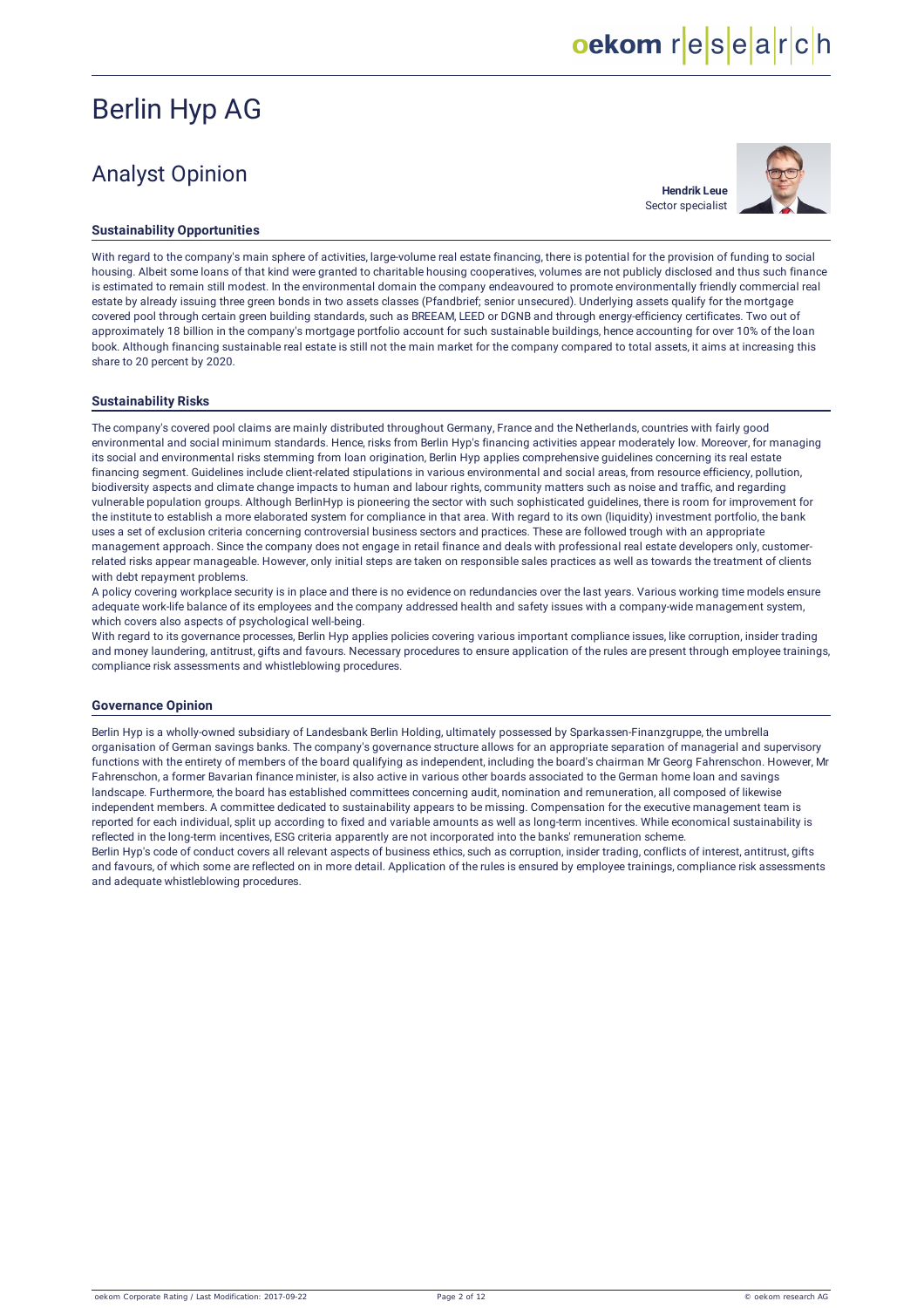# oekom research

Weight Rating

Weight Rating

Weight Rating

Weight Rating

# Berlin Hyp AG

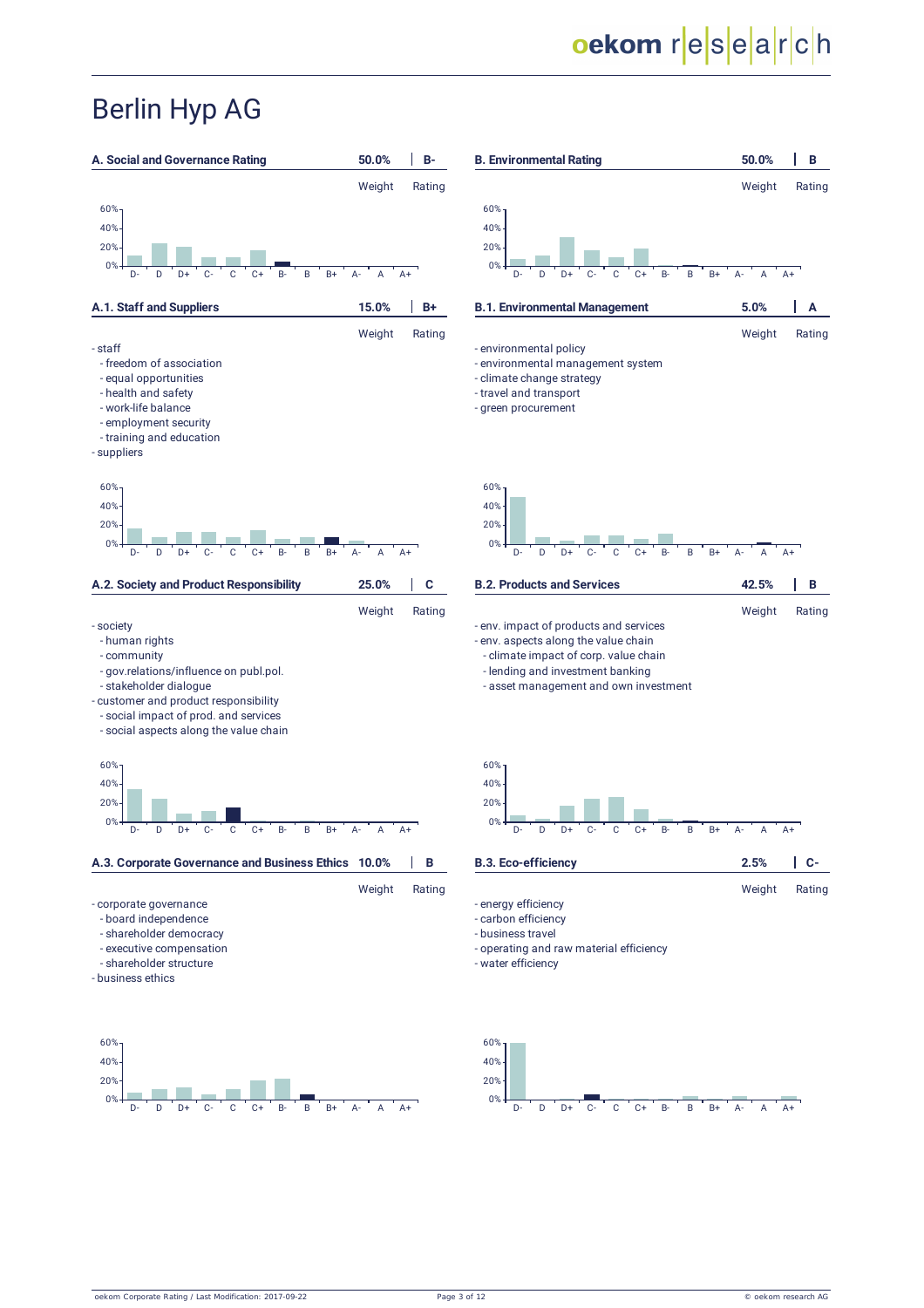### Controversial Business Practices

|                                    | Risk Exposure<br>(O no / © yes) | Controversy<br>Potential | Moderate<br>Controversy | Controversy<br><b>Severe</b> | Very Severe<br>Controversy | <b>Comments</b> |
|------------------------------------|---------------------------------|--------------------------|-------------------------|------------------------------|----------------------------|-----------------|
| <b>Human Rights Controversies</b>  | O                               | 0                        | $\bf{0}$                | $\mathbf{0}$                 | $\bf{0}$                   |                 |
| Company                            |                                 | 0                        | $\overline{0}$          | $\overline{0}$               | $\overline{0}$             |                 |
| Supplier                           |                                 | 0                        | $\overline{0}$          | 0                            | 0                          |                 |
| <b>Financiers</b>                  |                                 | 0                        | 0                       | 0                            | $\mathbf 0$                |                 |
| <b>Labour Rights Controversies</b> | $\overline{O}$                  | $\bf{0}$                 | $\bf{0}$                | $\bf{0}$                     | $\bf{0}$                   |                 |
| Company: Freedom of<br>association |                                 | $\overline{0}$           | $\overline{0}$          | $\overline{0}$               | $\overline{0}$             |                 |
| Company: Forced labour             |                                 | $\overline{0}$           | $\overline{0}$          | 0                            | $\overline{0}$             |                 |
| Company: Child labour              |                                 | $\overline{0}$           | 0                       | 0                            | $\overline{0}$             |                 |
| <b>Company: Discrimination</b>     |                                 | $\overline{0}$           | $\overline{0}$          | $\overline{0}$               | $\overline{0}$             |                 |
| Company: Other areas               |                                 | $\overline{0}$           | $\overline{0}$          | 0                            | $\overline{0}$             |                 |
| Supplier: Freedom of association   |                                 | $\overline{0}$           | $\mathbf 0$             | 0                            | $\mathbf 0$                |                 |
| Supplier: Forced labour            |                                 | $\overline{0}$           | $\overline{0}$          | 0                            | $\overline{0}$             |                 |
| Supplier: Child labour             |                                 | $\overline{0}$           | $\overline{0}$          | $\overline{0}$               | $\mathbf 0$                |                 |
| Supplier: Discrimination           |                                 | $\overline{0}$           | $\overline{0}$          | 0                            | $\overline{0}$             |                 |
| Supplier: Other areas              |                                 | $\overline{0}$           | $\overline{0}$          | $\overline{0}$               | $\overline{0}$             |                 |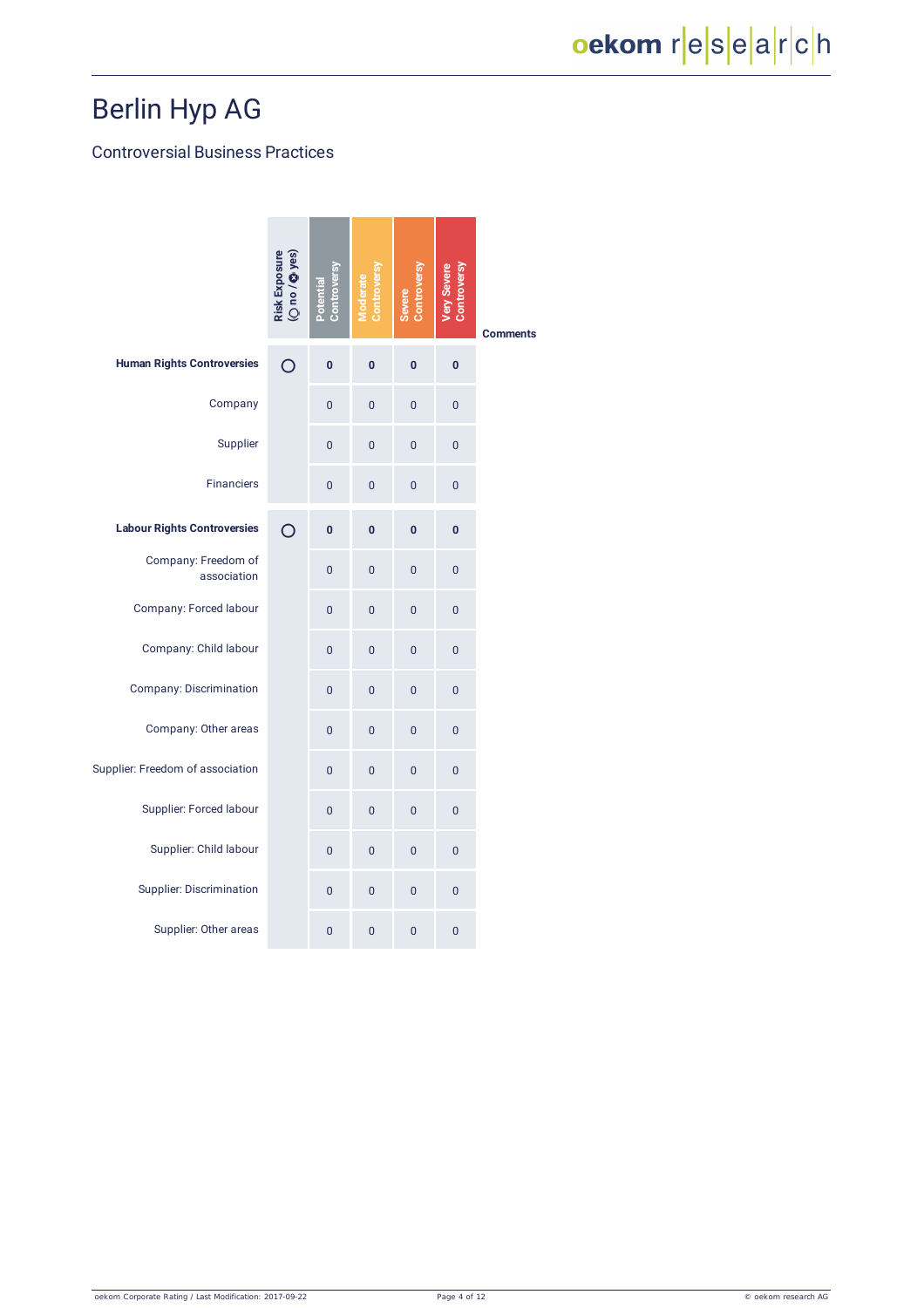### Controversial Business Practices

|                                                        | Risk Exposure<br>(Ono / Q yes) | Controversy<br>Potential | Controversy<br>Moderate | Controversy<br>Severe | Very Severe<br>Controversy | <b>Comments</b> |
|--------------------------------------------------------|--------------------------------|--------------------------|-------------------------|-----------------------|----------------------------|-----------------|
| <b>Controversial Environmental</b><br><b>Practices</b> | O                              | $\bf{0}$                 | $\bf{0}$                | $\mathbf{0}$          | $\pmb{0}$                  |                 |
| Company                                                |                                | $\overline{0}$           | $\overline{0}$          | $\overline{0}$        | $\overline{0}$             |                 |
| Supplier                                               |                                | $\overline{0}$           | $\overline{0}$          | $\overline{0}$        | $\mathbf 0$                |                 |
| Financier                                              |                                | $\overline{0}$           | $\overline{0}$          | $\overline{0}$        | $\mathbf 0$                |                 |
| <b>Business Malpractice</b>                            | $\bigcirc$                     | $\bf{0}$                 | $\mathbf{0}$            | $\mathbf{0}$          | $\mathbf{0}$               |                 |
| <b>Company: Corruption</b>                             |                                | $\overline{0}$           | $\overline{0}$          | $\overline{0}$        | $\overline{0}$             |                 |
| Company: Financial accounting                          |                                | $\overline{0}$           | $\overline{0}$          | $\overline{0}$        | $\overline{0}$             |                 |
| <b>Company: Competition</b>                            |                                | $\overline{0}$           | $\overline{0}$          | $\overline{0}$        | $\overline{0}$             |                 |
| Company: Taxes                                         |                                | $\overline{0}$           | $\overline{0}$          | $\overline{0}$        | $\overline{0}$             |                 |
| Company: Money transfers                               |                                | $\overline{0}$           | $\overline{0}$          | $\overline{0}$        | $\overline{0}$             |                 |
| Company: Other/Miscellaneous                           |                                | $\overline{0}$           | $\overline{0}$          | $\overline{0}$        | $\mathbf 0$                |                 |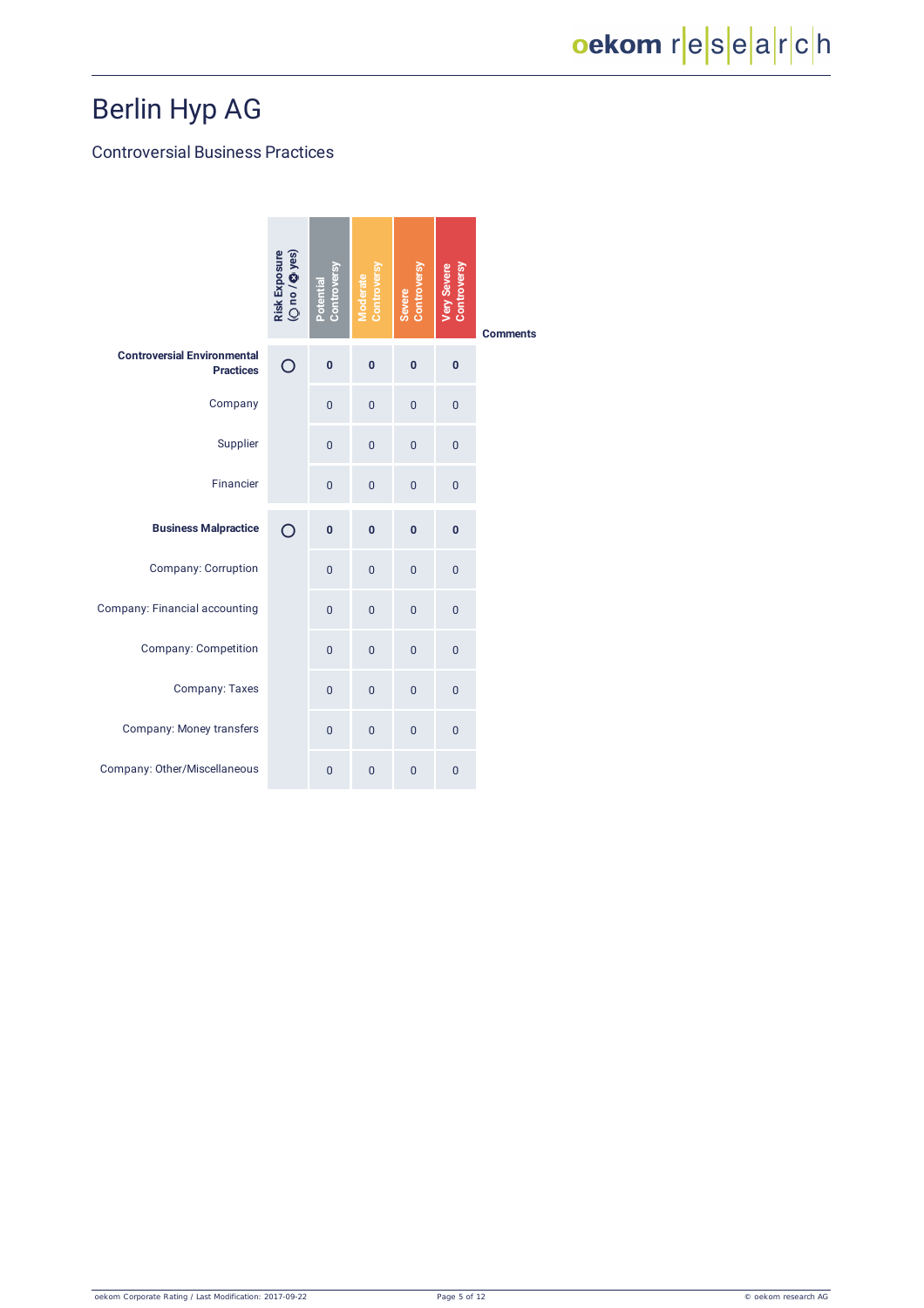### Controversial Business Areas

|                                                  | Risk Exposure<br>(O no / © yes) | Net Sales: 20% | Net Sales: ≥ 5% | Net Sales: 2 10% | <b>Other Categories</b> | <b>Comments</b> |
|--------------------------------------------------|---------------------------------|----------------|-----------------|------------------|-------------------------|-----------------|
| <b>Alcohol</b>                                   | $\bigcirc$                      | no             | no              | no               |                         |                 |
| Producer: beer/wine                              |                                 |                |                 |                  |                         |                 |
| Producer: high-proof<br>beverages/foodstuffs     |                                 |                |                 |                  |                         |                 |
| Trader: beer/wine                                |                                 |                |                 |                  |                         |                 |
| Trader: high-proof<br>beverages/foodstuffs       |                                 |                |                 |                  |                         |                 |
| <b>Animal Testing</b>                            | $\circ$                         |                |                 |                  | no                      |                 |
| Tests beyond legal requirements                  |                                 |                |                 |                  |                         |                 |
| Tests within and/or beyond legal<br>requirements |                                 |                |                 |                  |                         |                 |
| <b>Chlorinated Hydrocarbons</b>                  | ∩                               | no             | no              | no               |                         |                 |
| Producer                                         |                                 |                |                 |                  |                         |                 |
| <b>Embryonic Research</b>                        | $\Omega$                        |                |                 |                  | no                      |                 |
| Specialised companies                            |                                 |                |                 |                  |                         |                 |
| Marginally involved companies                    |                                 |                |                 |                  |                         |                 |
| <b>Fossil Fuels</b>                              | O                               | no             | no              | no               |                         |                 |
| <b>Total coal-related activities</b>             |                                 |                |                 |                  |                         |                 |
| <b>Total oil-related activities</b>              |                                 |                |                 |                  |                         |                 |
| Total natural gas-related<br>activities          |                                 |                |                 |                  |                         |                 |
| Hydraulic fracturing                             |                                 |                |                 |                  |                         |                 |
| Oil Sands                                        |                                 |                |                 |                  |                         |                 |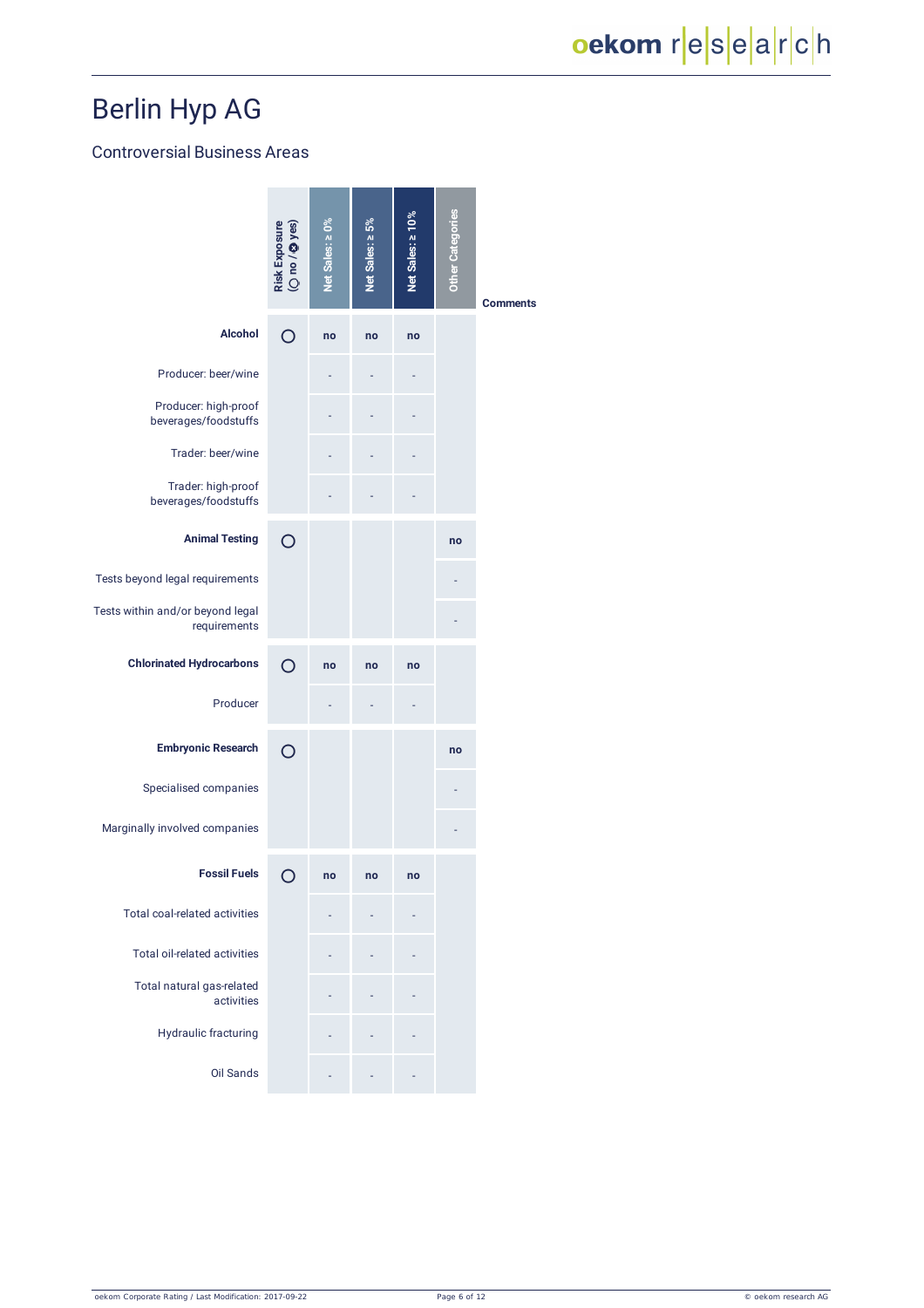### Controversial Business Areas

|                                                 | Risk Exposure<br>(O no / © yes) | Net Sales: ≥ 0% | Net Sales: ≥ 5% | Net Sales: ≥ 10% | <b>Other Categories</b> | <b>Comments</b> |
|-------------------------------------------------|---------------------------------|-----------------|-----------------|------------------|-------------------------|-----------------|
| <b>Furs</b>                                     | $\bigcirc$                      | no              | no              | no               |                         |                 |
| Producer                                        |                                 |                 |                 |                  |                         |                 |
| <b>Trader</b>                                   |                                 |                 |                 |                  |                         |                 |
| Gambling                                        | $\overline{O}$                  | no              | no              | no               |                         |                 |
| Particularly controversial forms<br>of gambling |                                 |                 |                 |                  |                         |                 |
| Other forms of gambling                         |                                 |                 |                 |                  |                         |                 |
| <b>GMOs</b>                                     | $\overline{O}$                  | no              | no              | no               |                         |                 |
| Producer                                        |                                 |                 |                 |                  |                         |                 |
| User                                            |                                 |                 |                 |                  |                         |                 |
| <b>Trader</b>                                   |                                 |                 |                 |                  |                         |                 |
| <b>Military</b>                                 | $\circ$                         | no              | no              | no               |                         |                 |
| Producer: weapons (systems) -                   |                                 |                 |                 |                  |                         |                 |
| non-banned<br>Producer: weapons (systems) -     |                                 |                 |                 |                  |                         |                 |
| banned<br>Producer: other armaments             |                                 |                 |                 |                  |                         |                 |
| Trader: weapons (systems) -                     |                                 |                 |                 |                  |                         |                 |
| non-banned<br>Trader: weapons (systems) -       |                                 |                 |                 |                  |                         |                 |
| banned<br>Trader: other armaments               |                                 |                 |                 |                  |                         |                 |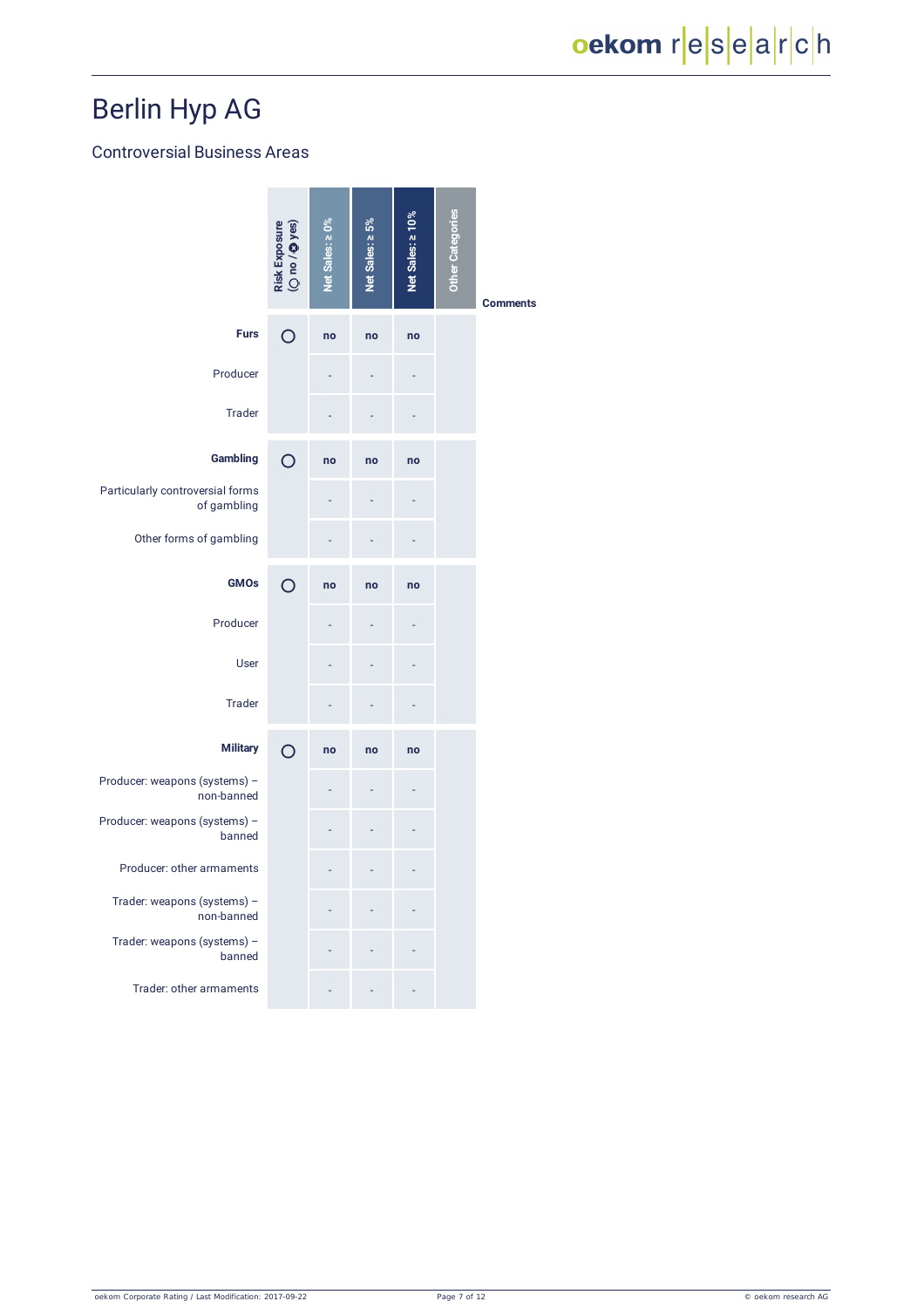### Controversial Business Areas

|                                                        | Risk Exposure<br>(O no / © yes) | Net Sales: ≥ 0% | Net Sales: ≥ 5% | Net Sales: ≥ 10% | <b>Other Categories</b> | <b>Comments</b> |
|--------------------------------------------------------|---------------------------------|-----------------|-----------------|------------------|-------------------------|-----------------|
| <b>Nuclear Power</b>                                   | O                               | no              | no              | no               |                         |                 |
| Producer: nuclear power                                |                                 |                 |                 |                  |                         |                 |
| Producer: uranium                                      |                                 |                 |                 |                  |                         |                 |
| Producer: key components for<br>nuclear power stations |                                 |                 |                 |                  |                         |                 |
| Trader: nuclear power                                  |                                 |                 |                 |                  |                         |                 |
| Trader: uranium                                        |                                 |                 |                 |                  |                         |                 |
| Trader: key components for<br>nuclear power stations   |                                 |                 |                 |                  |                         |                 |
| <b>Pesticides</b>                                      | ∩                               | no              | no              | no               |                         |                 |
| Producer                                               |                                 |                 |                 |                  |                         |                 |
| Pornography                                            | $\bigcirc$                      | no              | no              | no               |                         |                 |
| Producer                                               |                                 |                 |                 |                  |                         |                 |
| <b>Trader</b>                                          |                                 |                 |                 |                  |                         |                 |
| <b>Tobacco</b>                                         | $\Omega$                        | no              | no              | no               |                         |                 |
| Producer: end products                                 |                                 |                 |                 |                  |                         |                 |
| Producer:<br>components/accessories                    |                                 |                 |                 |                  |                         |                 |
| Trader: end products                                   |                                 |                 |                 |                  |                         |                 |
| Trader: components/accessories                         |                                 |                 |                 |                  |                         |                 |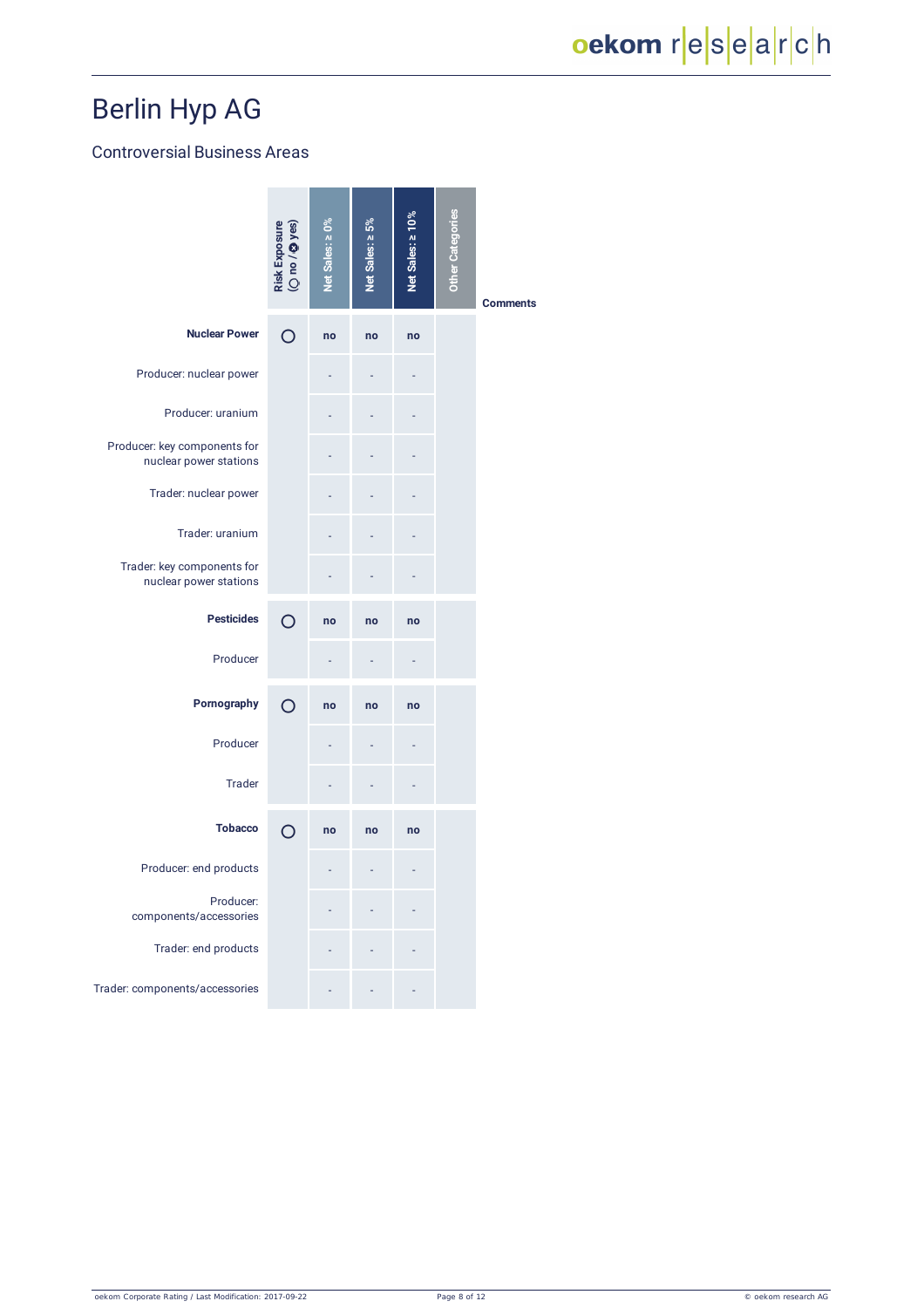### Additional Company Information

### **Company Profile**

\* Copyright © 2017, S&P Capital IQ (and its affiliates, as [applicable\).](http://oekom-research.com/index_en.php?content=disclaimer_s_p) All rights reserved.

Berlin Hyp AG is a German mortgage bank that offers traditional mortgage lending, principally for housing companies, construction companies, property developers and investors in real estate. The company's mortgage lending operations encompass lending for the construction of commercial premises and residential real estate, predominantly in Germany's major metropolitan areas. It also acts as a partner to public authorities, providing local government financing operations, as well as developing new instruments for infrastructure financing, including shortterm financing solutions. A further service offered by the company is the issue of covered bonds (Pfandbriefe) for private and institutional investors. With effect from 1 January 2015, Berlin Hyp is now an independent real estate financing company within the Sparkasse Finance Group.

#### **Company Contact**

#### **Berlin Hyp AG** Matthias Arnheiter Bereichsleiter Unternehmensstrategie Budapester Straße 1 DE - 10787 Berlin

Tel.: E-Mail: matthias.arnheiter@berlinhyp.de Web: www.berlinhyp.de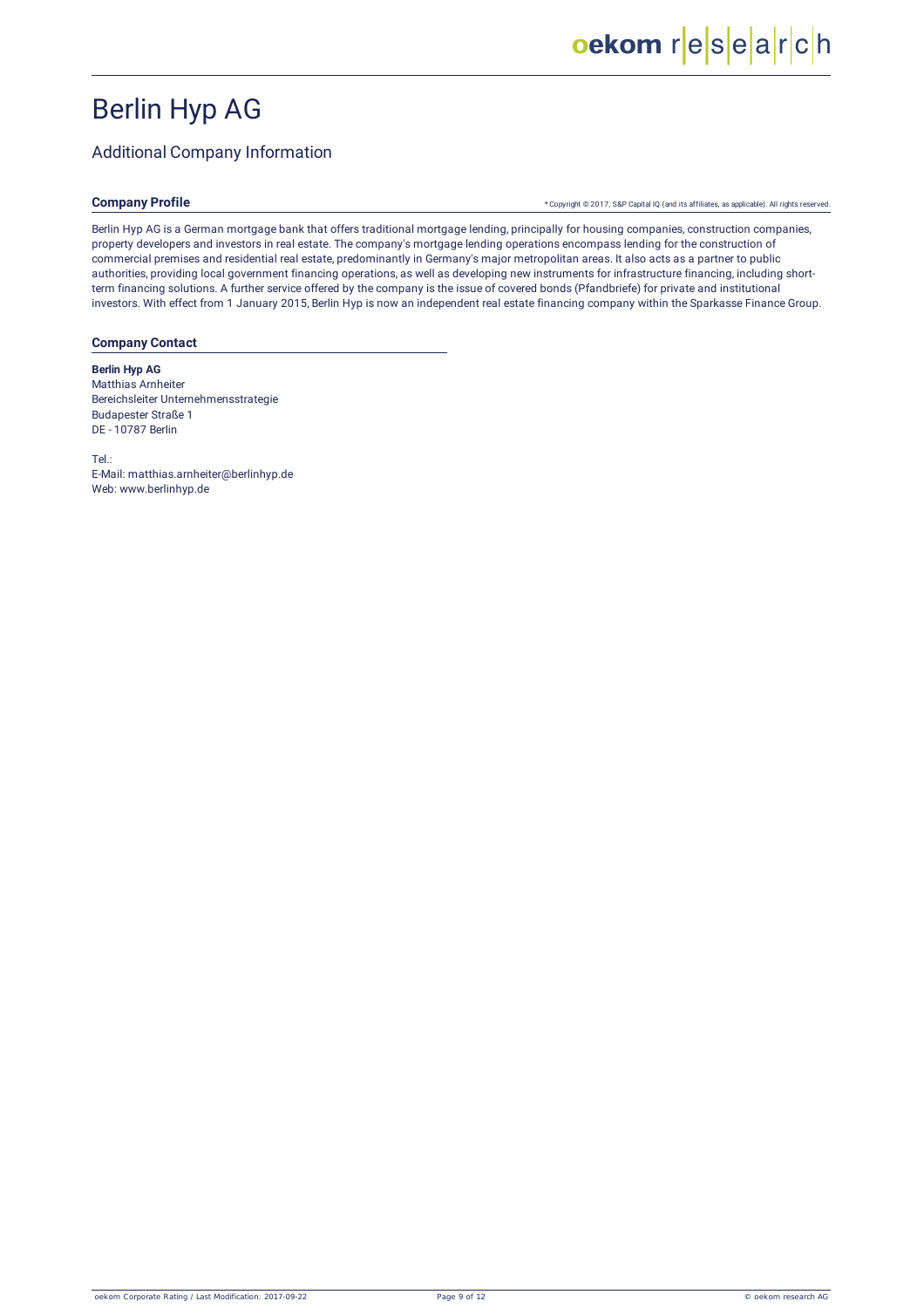### Methodology - Overview

**oekom Corporate Rating** - The oekom Universe comprises more than 3,800 companies (mostly companies in important national and international indices, but also small and mid caps drawn from sectors with direct links to sustainability as well as significant non-listed bond issuers).

The assessment of a company's social and environmental performance is based on approximately 100 environmental, social and governance criteria, selected specifically for each industry. All criteria are individually weighted and evaluated and the results are aggregated to yield an overall score (rating), in which the key issues account for at least 50 per cent of the total weight. In case there is no relevant or up-to-date company information available on a certain criterion and no assumptions can be made based on predefined standards and expertise, e.g. known and already classified country standards, the criterion is graded with a D-.

In order to obtain a comprehensive and balanced picture of each company, our analysts assess relevant information reported or directly provided by the company itself as well as information from independent sources. In addition, our analysts actively seek a dialogue with the assessed companies during the rating process and companies are regularly given the opportunity to comment on the results and provide additional information.

An external rating committee assists the analysts at oekom research with the content-related design of industry-specific criteria and carries out a final plausibility check of the rating results at the end of the rating process.

**Analyst Opinion** - Qualitative summary and explanation of the central rating results in three dimensions:

(1) Opportunities - assessment of the quality and the current and future share of sales of a company's products and services, which positively or negatively contribute to the management of principal sustainability challenges.

(2) Risks - summary assessment of how proactively and successfully the company addresses specific sustainability challenges found in its business activity and value chain, thus reducing its individual risks, in particular regarding its sector's key issues.

(3) Governance - overview of the company's governance structures and measures as well as of the quality and efficacy of policies regarding its ethical business conduct.

**Controversial Business Practices and Areas** - In addition to the rating, oekom research undertakes a comprehensive analysis of relevant controversies with respect to numerous business practices and areas for each company. Thereby, our clients have the possibility to consider, either separately or in addition to the rating, the behaviour and the activities of a company in areas they view as especially critical.

With regard to business practices, each controversial case is examined and categorised based on whether it can be clearly attributed to the company. Additionally, the extent of the company's responsibility and the severity of the case are assessed. For the classification of the severity of the misconduct, the concrete negative effects are systematically evaluated. In addition, it is considered whether, to what extent and with what success the company has taken steps to mitigate the impact, to compensate it and to prevent similar incidents from occurring in the future.

To account for the varying levels of severity of the controversies, these are classified into the following three categories: moderate controversies, severe controversies and very severe controversies. Additionally, potential controversies are presented. These constitute issues which could be reclassified into one of the three controversy categories in case new information is reported. The classification follows a clear and uniform methodology for which oekom research has defined specific evaluation parameters and their possible manifestations along a scale, based on international norms and standards and its own understanding of sustainability.

In the Business Practices section, the number of relevant and active cases is displayed in the respective cells. For each criterion, the sum of all corresponding cases for each sub-category is shown in the first line. In the Business Areas section, the activity is marked "x" and summarised as "yes" or "no". The percentage thresholds in the column headers generally refer to the Net Sales of the assessed company. As Net Sales are not an adequate reference value for all companies, these thresholds can refer to other values in individual cases (e.g. for different financial service providers).

Current cases are summarised in the "Comments" field. Irrespective of active cases, criteria marked as "Risk Exposure" indicate the company's risk exposure to controversies based on its business activities.

For the assessment of cases only those sources that have been classified by oekom research as reliable are used. In addition to proven misconduct or activities of companies, alleged misconduct or activities are also assessed when the facts and circumstantial evidence provided by those sources, taking into account the experience of specialised analysts for each topic, is estimated to be sufficiently reliable. This applies not only to alleged practices, but also to the alleged serious negative effects of such practices.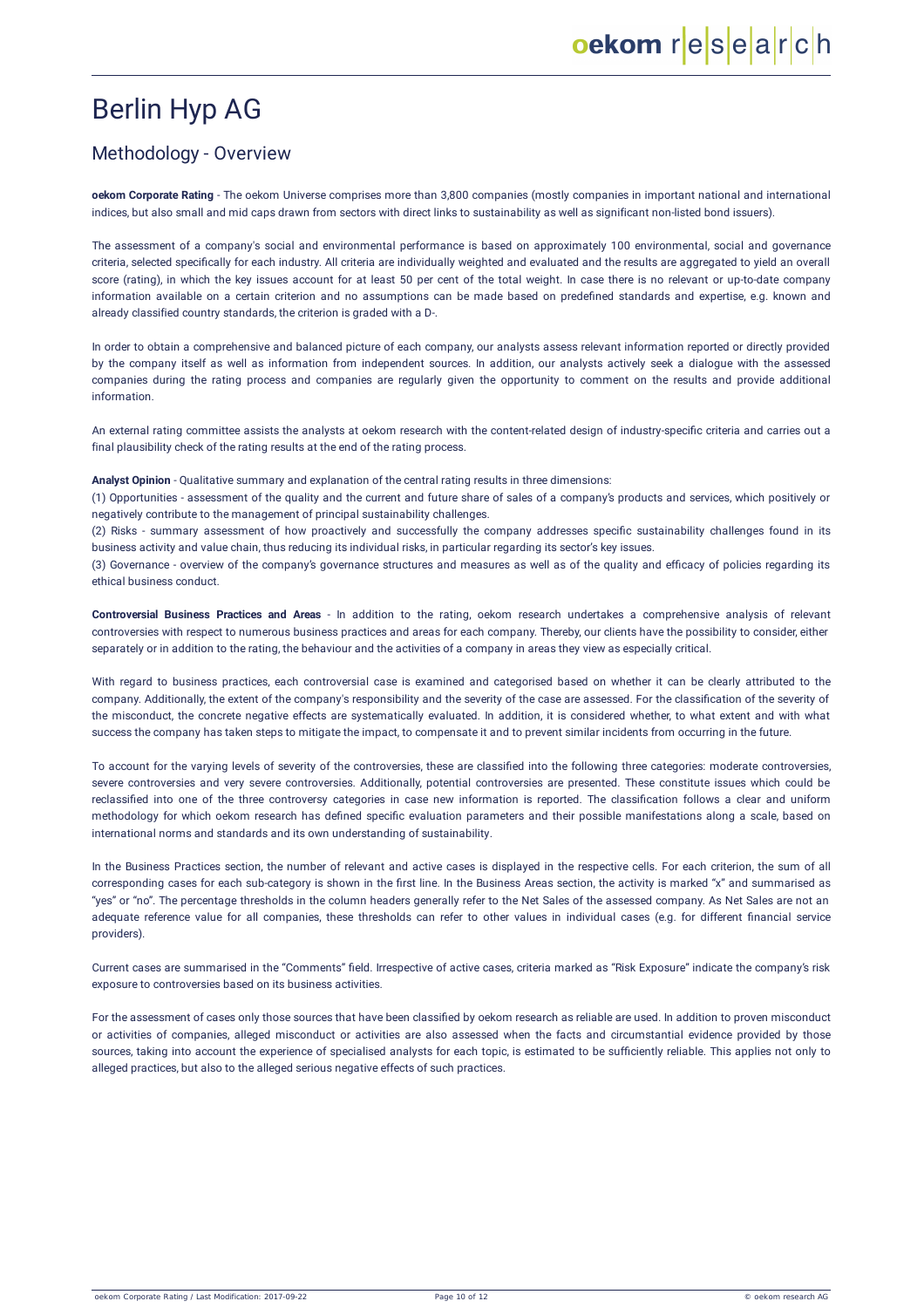### Methodology - Overview

**Controversy Monitor** - The oekom Controversy Monitor is a tool for assessing and managing reputational and financial risks associated with companies' negative environmental and social impacts.

The controversy score is a unit of measurement for the number and severity of a company's current controversies. All controversial business areas and business practices receive a negative score, which can vary depending on the significance, number and severity of the controversies. Both the company's score and the maximum score obtained in the industry are displayed.

For better classification, the scores are assigned different levels: minor, moderate, significant and severe. The industry level relates to the average controversy score.

Only controversies for which reliable information from trustworthy sources is available are recorded. In addition to proven misconduct and activities of companies, alleged misconduct and activities are also assessed when the facts and circumstantial evidence provided by those sources, taking into account the experience of specialised analysts for each topic, is estimated to be sufficiently reliable. It should be noted that large international companies are more often the focus of public and media attention. Thus, the information available on those companies is often more comprehensive than for less prominent companies.

**Distribution of Ratings** - Overview of the distribution of the ratings of all companies from the respective industry that are included in the oekom Universe (company portrayed in this report: dark blue).

**Industry Classification** - The social and environmental impacts of industries differ. Therefore, based on its relevance, each industry analysed is classified in a Sustainability Matrix.

Depending on this classification, the two dimensions of the oekom Corporate Rating, the Social Rating and the Environmental Rating, are weighted and the sector-specific minimum requirements for the oekom Prime Status (Prime threshold) are defined (absolute best-in-class approach).



**Industry Leaders** - List (in alphabetical order) of the top three companies in an industry from the oekom Universe at the time of generation of this report.

**Key Issue Performance** - Overview of the company's performance with regard to the key social and environmental issues in the industry, compared to the industry average.

**Major Shareholders & Ownership Summary** - Overview of the company's major shareholders at the time of generation of this report. All data as well as the categorisation system for the investor types is based on information from S&P [Capital](http://oekom-research.com/index_en.php?content=disclaimer_s_p) IQ.

**Rating History** - Development of the company's rating over time and comparison to the average rating in the industry.

**Rating Scale** - Companies are rated on a twelve-point scale from A+ to D-:

A+: the company shows excellent performance.

D-: the company shows poor performance (or fails to demonstrate any commitment to appropriately address the topic).

Overview of the range of scores achieved in the industry (light blue) and indication of the grade of the company evaluated in this report (dark blue).

**Sources of Information** - A selection of sources used for this report is illustrated in the annex.

**Status & Prime Threshold** - Companies are categorised as Prime if they achieve/exceed the minimum sustainability performance requirements (Prime threshold) defined by oekom for a specific industry (absolute best-in-class approach) in the oekom Corporate Rating. Prime companies rank among the sustainability leaders in that industry.